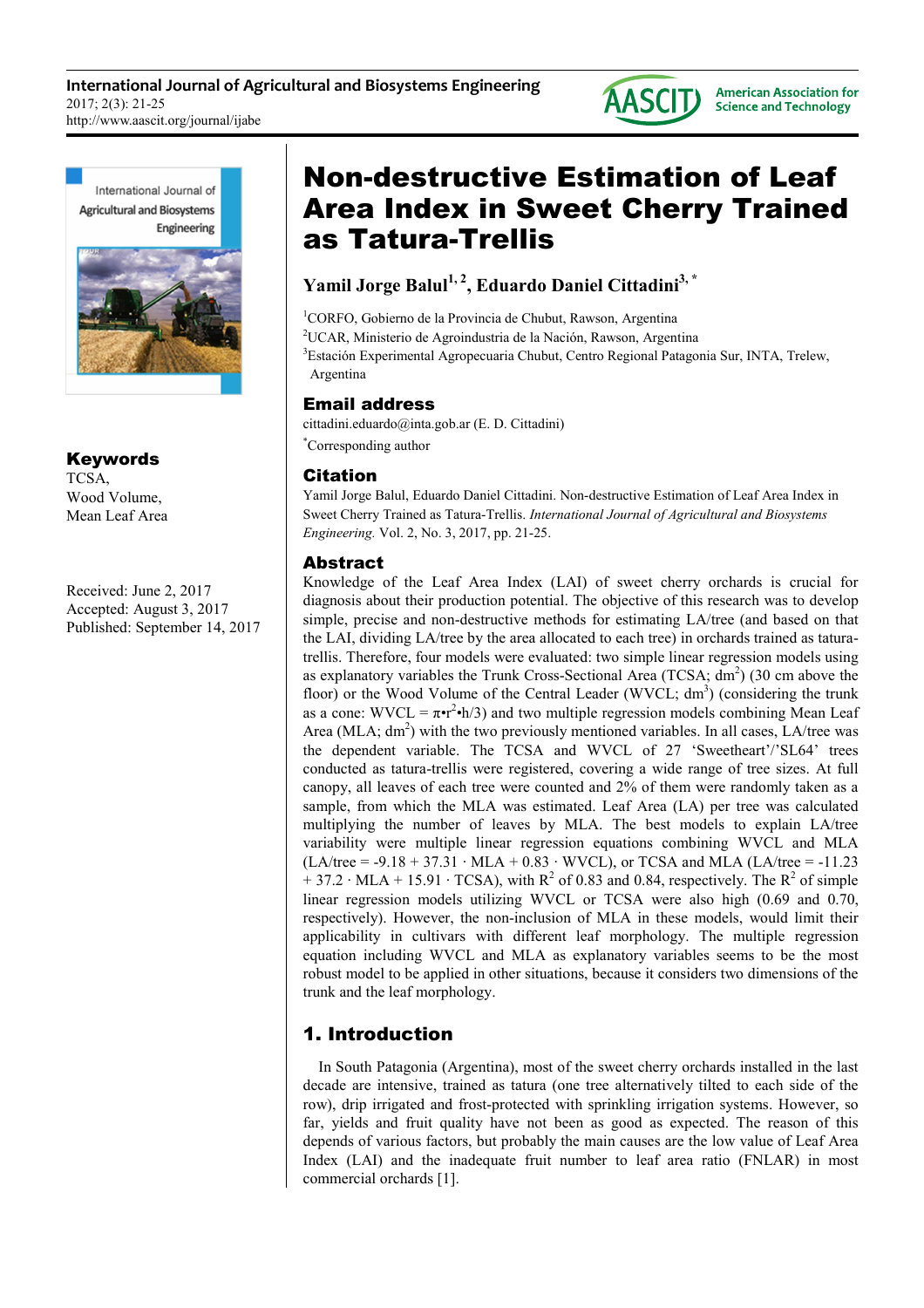For a specific variety, the FNLAR of the current year is the most important factor affecting inter-annual variation in fruit weight [2, 3]. Leaf area (LA) per fruit itself is not important, but represents the production potential through its photosynthetic capacity, and a high value is essential for production of high-quality sweet cherries [4]. Results reported by Roper and Loescher [4], Whiting and Lang [5], Cittadini *et al.* [1, 6, 7], Cittadini [8] and Szlápelis and Cittadini [9] showed a negative relationship between fruit quality and FNLAR.

Besides the importance of FNLAR, the LAI of commercial orchards is crucial, because determines light interception and this is the main driver for dry matter production. Raffo and Iglesias [10] determined that trees with higher LAI intercepted more light and had more green leaves weight and trunk cross-sectional area (TCSA). According to Gil Salaya [11], a good level of light interception in fruit-tree crops ranges between 70 and 75% of the incident PAR (Photosynthetic Active Radiation) at full canopy. This situation allows a good level of sugars' production for obtaining high yields [12] with no compromise of the viability of spurs and reproductive buds. With low light levels, both the formation of floral buds and the growth of the fruit can be affected [13] and early death of buds and spurs may occur. On poorly illuminated branches, fruits ripen more slowly, are softer, their color is lighter and their soluble solids content (SSC) is lower than those on well illuminated branches [14]. Thus, LAI is a critical parameter in plant physiology for models related to growth, photosynthetic activity and evapotranspiration. It is also important for farm management purposes [15].

The availability of a simple and non-destructive method for LAI estimation can support decision making for optimal management of the canopy in commercial orchards. However, measuring LAI or LA per tree in commercial orchards is not a common practice, because is tedious and time-consuming [16]. Several indirect methods have been proposed for nondestructive estimation of leaf area in tree species, with the objective of reducing sampling effort. Some of them are based on light interception, like the use of digital luximeters [17], ceptometers, hemispheric photographs [18, 19, 20] or light detection and ranging (LiDAR) sensors [21]. These methods, however, require sophisticated and expensive instruments, and need calibration for each orchard type. Villalobos *et al.* [22] reported up to 30% underestimation of plant area index (PAI) of olives using a commercial sensor for LAI determination (Plant Canopy Analyzer LI-COR LAI-2000). There are other methods for LAI estimation based on biometric variables, such as the trunk or branch diameter as used in apple [23, 24, 25, 26].

The utilization of the TCSA as explanatory variable for the different quality parameters and for yield estimation has been utilized in 'Bing' sweet cherries [27] and could also be useful for estimating leaf area. In forest species, measurement of TCSA has been reported as one of the best estimators of leaf area [28]. However, these estimations based only in that variable are very specific to the tree-type (and shape) from which the data for model development are taken.

In sweet cherry orchards the knowledge of LAI or LA/tree (and based on that FNLAR) could be used as a tool for diagnosis of situations with excessive or insufficient canopy, allowing performing corrective practices (e.g. fruit thinning, winter or summer pruning, bending, etc.).

Mora *et al.* [15] used a modified cover photography method based on specific image segmentation algorithms to exclude contributions from non-leaf materials. Poblete-Echeverría [16] tested a similar method to estimate LAI in apple trees using conventional digital photography and instantaneous measurements of incident radiation and transmitted radiation through the canopy. Hochmaier *et al*. [29] developed several non-destructive methods for estimation of leaf area index in vase-shape sweet cherry trees. They concluded that the model that combined pragmatism, objectiveness, reliability and accuracy was a multiple regression model including MLA and TCSA as explanatory variables. However, there are not citations of reliable methods for tatura-trellis orchards.

The objective of this work was to develop simple, precise and non-destructive methods for indirect estimation of LAI in sweet cherry orchards trained as tatura-trellis.

### 2. Materials and Methods

During the 2008/2009 season a sampling was performed in a commercial sweet cherry orchard in the Lower Valley of Chubut River (43° 17' S. L.; 65° 19' W. L.), South Patagonia (Argentina). Planting was done in 2002 with trees of the cv. 'Sweetheart' grafted on the rootstock 'Santa Lucia 64' (*Prunus Mahaleb*) at 4.4 m x 2 m (2273 trees/ha), trained as tatura (Figure 1).

The radius (r) of the trunk 30 cm above the floor and the length of the central leader were registered in 27 trees (experimental units). Trees were selected trying to get a wide tree-size range. The TCSA was calculated as:

$$
TCSA (dm2) = \pi \cdot r2;
$$

while the Wood Volume of the Central Leader (WVCL) was estimated considering the radius and the length (L) of the leader:

$$
WVCL (dm3) = \pi \cdot r2 \cdot L/3
$$

From each experimental tree, all leaves were counted immediately after harvest and 2% of them were randomly taken as a sample, from which the length (without petiole) and the width of each leaf were measured. Leaf area  $(dm<sup>2</sup>)$ was estimated multiplying length times width times 0.6612 [30]. Leaf area (LA) per tree was calculated multiplying the number of leaves times the mean leaf area. Based on the experimental data, four statistical descriptive models to estimate LA/tree were adjusted and evaluated. Two of them were simple linear regression models using as independent variable the TCSA or the WVCL. The other two were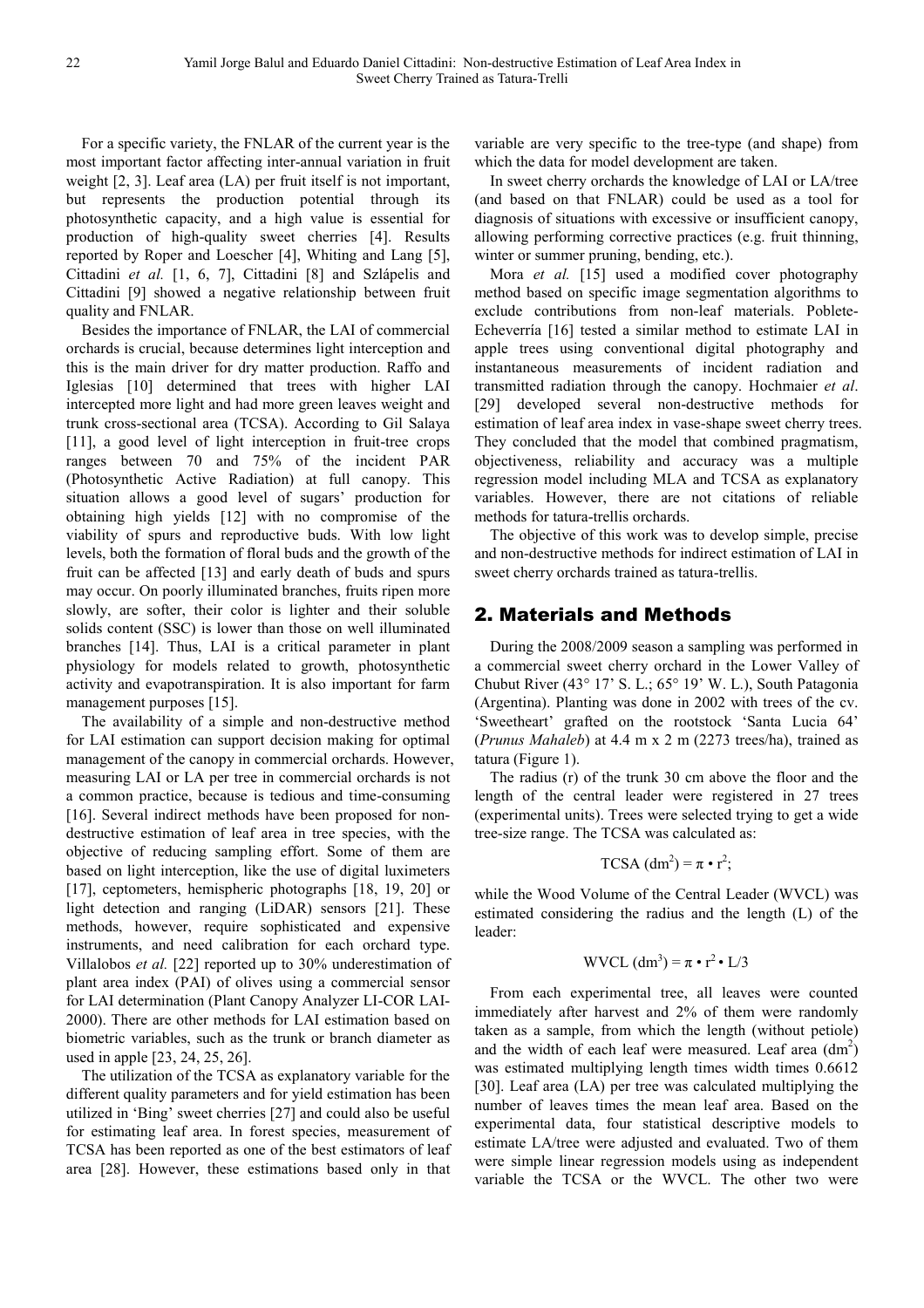multiple linear regression models combining mean leaf area (MLA) with either WVCL or TCSA. Regression analyses were performed with InfoStat 2008 (Grupo InfoStat, Facultad

de Ciencias Agrarias, Universidad Nacional de Córdoba, Argentina), with a significance level of 0.05.



*Figure 1. Planting scheme of the commercial orchard used for sampling.* 

LAI was calculated by dividing the estimated LA/tree by the area allocated to each tree (distance between rows times distance between trees in the row) (LAI =  $[LA$ /tree] / [area allocated per tree]).

### 3. Results and Discussion

The measured LAI of the experimental trees varied between 3 and 6. A wide range like this is a condition to be able of developing robust models.

The simple linear regression models to estimate the LA/tree utilizing TCSA or WVCL as independent variable showed a good fit ( $R^2 = 0.70$  and 0.69, respectively) (Table 1; Figure 2). However, not including MLA as an explanatory variable would limit the usefulness of these models for cultivars with different leaf morphology. The models that better explained LA/tree variability were multiple linear regression equations combining TCSA and MLA (LA/tree = -11.23 + 37.2 • MLA + 15.91 • TCSA), or WVCL and MLA  $(LA$ /tree = -9.18 + 37.31 • MLA + 0.83 • WVCL), attaining a  $R<sup>2</sup>$  of 0.84 and 0.83, respectively (Table 1). From the perspective of the authors, utilizing the wood volume of the central leader in combination with the mean leaf area seems to be the most recommendable option for situations with conditions different to those of the experiment.

*Table 1. Statistical models for estimation of the Leaf Area per Tree (LA/tree) in sweet cherry cv. 'Sweetheart'.* 

| Model                                      | $\mathbb{R}^2$ | Model probability | Standard error |
|--------------------------------------------|----------------|-------------------|----------------|
| $LA$ /tree = 5.33 + 1.23 WVCL              | 0.69           | $P \le 0.0001$    | .60            |
| LA/tree = $2.07 + 23.25$ TCSA              | 0.70           | $P \le 0.0001$    | .98            |
| $LA$ /tree = -9.18 + 37.31 MLA + 0.83 WVCL | 0.83           | $P \le 0.0001$    | 3.46           |
| LA/tree = $-11.23 + 37.2$ MLA + 15.91 TCSA | 0.84           | $P \le 0.0001$    | 3.28           |

Note: WVCL: Wood Volume of the Central Leader  $(dm<sup>3</sup>)$ ; TCSA: Trunk Cross-Sectional Area  $(dm<sup>2</sup>)$ ; MLA: Mean Leaf Area  $(dm<sup>2</sup>)$ .



**Figure 2.** (A): Estimation of LA/tree as a function of the Trunk Cross-Sectional Area (TCSA): LA/tree = 2.07 + 23.25 TCSA; P<0.0001; R<sup>2</sup> 0.70. (B) *Estimation of LA/tree as a function of the Wood Volume of the Central Leader (WVCL): LA/tree* = 5.33 + 1.23 • WVCL; P<0.0001; R<sup>2</sup> 0.69.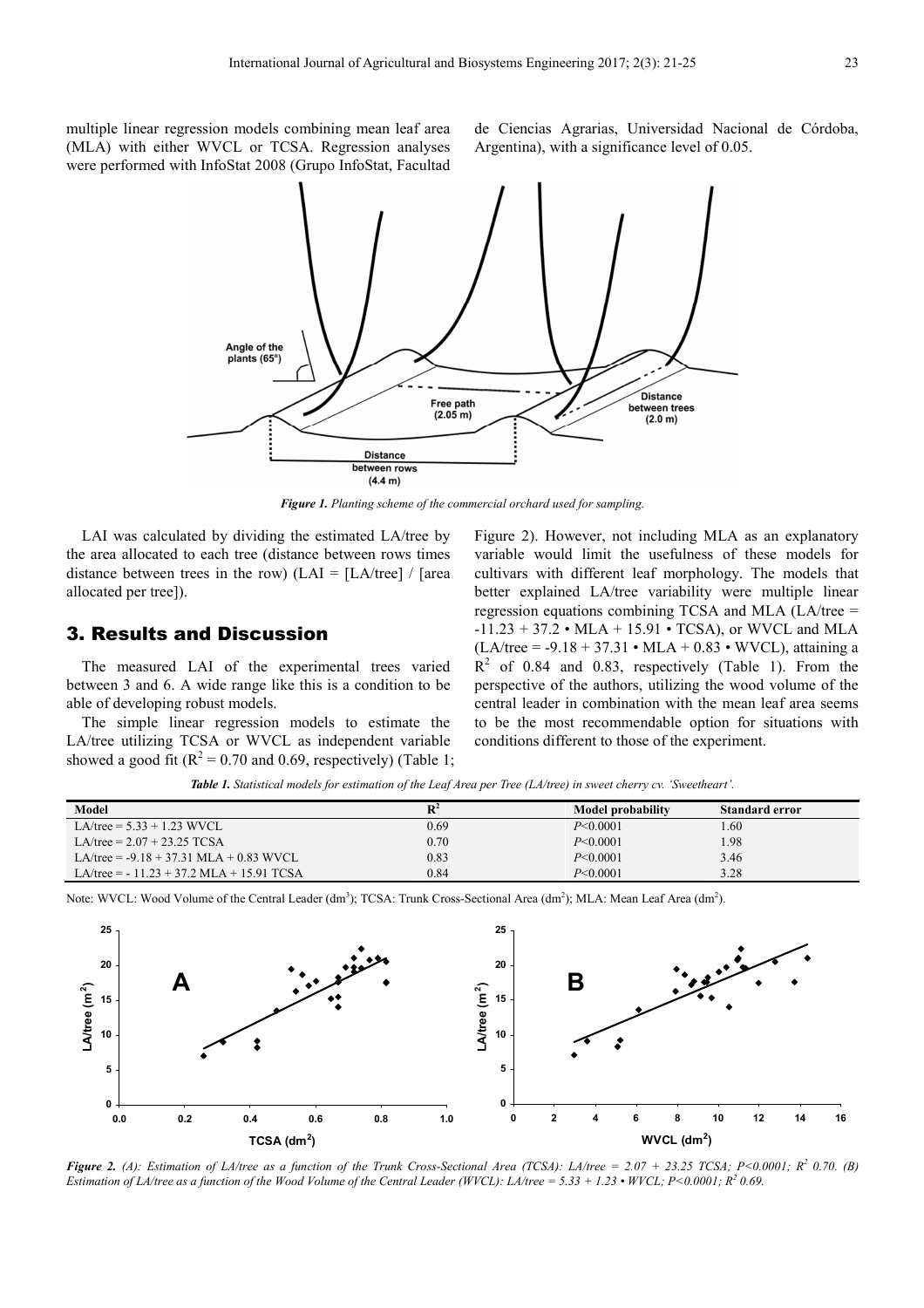The models presented in this work could be used in orchards in which the training system involves the presence of a central leader (e.g. tatura, central leader, solaxe, etc.); although for recommending the general use of these models, validation in other cropping situations is still required, especially in relation to other combinations cultivar-rootstock and different training systems.

### Acknowledgements

The authors are very grateful to Julio Kresteff, owner of the orchard in which the research was performed.

This work has been carried out as part of the EULACIAS INCO-dev Project, EU Sixth Framework Programme, Contract No. 0032387.

### References

- [1] Cittadini E. D., Van Keulen H., Peri P. L. and De Ridder N. 2006. Designing a "target-tree" for maximizing gross value of product in Patagonian sweet cherry orchards. *International Journal of Fruit Science* 6 (3): 3-22.
- [2] Flore J. A. and Layne D. R. 1999. Photoassimilate production and distribution in cherry. *HortScience* 34: 1015-1019.
- [3] Proebsting E. L. 1990. The interaction between fruit size and yield in sweet cherry. *Fruit Varieties Journal* 44: 169-172.
- [4] Roper T. R. and Loescher W. H. 1987. Relationships between leaf area per fruit and quality in 'Bing' sweet cherry. *HortScience* 22: 1273-1276.
- [5] Whiting M. D. and Lang G. A. 2004. "Bing" sweet cherry on the dwarfing rootstock "Gisela 5": Thinning affects fruit quality and vegetative growth but not net  $CO<sub>2</sub>$  exchange. *Journal of the American Society for Horticultural Science* 129: 407-415.
- [6] Cittadini E. D., Peri P. L., De Ridder N. and Van Keulen H. 2008. Relationship between mean fruit weight and the ratio of fruit number to leaf area, at spur and whole-tree level, for three sweet cherry varieties. *Acta Horticulturae* 795: 669-672.
- [7] Cittadini E. D., Vallés M. B., Rodríguez M. J., Van Keulen H., De Ridder N. and Peri P. L. 2008. Effect of Fruit Number to Leaf Area Ratio on Fruit Quality and Vegetative Growth of 'Bing' Sweet Cherry Trees at Optimal LAI. *Acta Horticulturae* 795: 677-680.
- [8] Cittadini E. D. 2007. Sweet cherries from the end of the world: Options and constraints for fruit production system in South Patagonia, Argentina. PhD Thesis, Graduate School PE&RC, Wageningen University. Wageningen, The Netherlands. 134 p.
- [9] Szlápelis S. and Cittadini E. D. 2008. Cuantificación del efecto de la relación "número de frutos por unidad de área foliar" sobre el rendimiento and la calidad de fruta en el cultivo de cerezos, en el valle de Sarmiento. XXXI Congreso Argentino de Horticultura. Mar del Plata, 30 Sep. - 3 Oct. 2008. p. 148.
- [10] Raffo M. D and Iglesias N. 2004. Efecto de la intercepción and distribución de la radiación fotosinteticamente activa en manzano cv. Fuji bajo cuatro sistemas de conducción de alta

densidad. *RIA* (INTA) 33 (2): 29-42.

- [11] Gil Salaya G. F. 1999. Fruticultura: El potencial productivo. Crecimiento vegetativo and diseño de huerto and viñedos. Alfaomega. México, DF. 342 pp.
- [12] Flore J. A. and Layne D. R. 1990. The influence of tree shape and spacing on light interception and yield in sour cherry (Prunus cerasus cv. Mont. morency). *Acta Horticulturae* 285: 91-96.
- [13] Wagenmakers P. 1994. Light relations in orchard systems. Ph. D. Thesis. Wageningen Agricultural University, Wageningen, The Netherlands. 151 p.
- [14] Patten K. D., Patterson M. E. and Proebsting E. L. 1986. Factors accounting for the within-tree variation of fruit quality in sweet cherries. *HortScience* 11 (3): 356-360.
- [15] Mora M., Ávila F., Carrasco-Benavides M., Maldonado G., Olguín-Cáceres J. and Fuentes S. 2016. Automated computation of leaf area index from fruit trees using improved image processing algorithms applied to canopy cover digital photographs. *Computers and Electronics in Agriculture* 123: 195-202.
- [16] Poblete-Echeverría C., Fuentes S., Ortega-Farias S., Gonzalez-Talice J. and Yuri J. A. 2015. Digital Cover Photography for Estimating Leaf Area Index (LAI) in Apple Trees Using a Variable Light.
- [17] Machado Guimarães M. J., Coelho Filho M. A., Pereira Peixoto C., De Assis Gomes Junior F. and Machado De Oliveira V. V. 2013. Estimation of leaf area index of banana orchards using the method LAI-LUX. *Water Resources and Irrigation Management* 2 (2): 71-76.
- [18] Rich P. M. 1990. Characterizing plant canopies with hemispherical photographs. In: Goel N. S. and J. M. Norman (Eds.). Instrumentation for studying vegetation canopies for remote sensing in optical and thermal infrared bands. Remote Sensing Reviews, Harwood Academic Publishers, London, England. 13-29 p.
- [19] Zárate-Valdez J. L., Whiting M. L., Lampinen B. D., Metcalf S., Ustin S. L. and Brown P. H.. 2012. Prediction of leaf area index in almonds by vegetation indexes. *Computers and Electronics in Agriculture* 85: 24-32.
- [20] Liu C., Kang S., Li F., Li S. and Du T. 2013. Canopy leaf area index for apple tree using hemispherical photography in arid region. *Scientia Horticulturae* 164: 610-615.
- [21] Arnó J., Escolà A., Vallès J. M., Llorens J., Sanz R., Masip J., Palacín J. and Rosell-Polo J. R. 2013. Leaf area index estimation in vineyards using a ground-based LiDAR scanner. *Precision Agriculture* 14 (3): 290-306.
- [22] Villalobos F. J., Orgaz F. and Mateos L. 1995. Nondestructive measurement of leaf area in olive (*Olea europaea* L.) trees using a gap inversion method. *Agricultural and Forest Meteorology* 73 (1-2): 29-42.
- [23] Holland D. A. 1968. The estimation of total leaf area on tree. *Annual Report of the East Malling Research Station for 1967*, p. 101-107.
- [24] Barlow H. W. B. 1969. The relation of leaf area to stem cross section. Report of East Malling Research Station for 1968, p. 117-119.